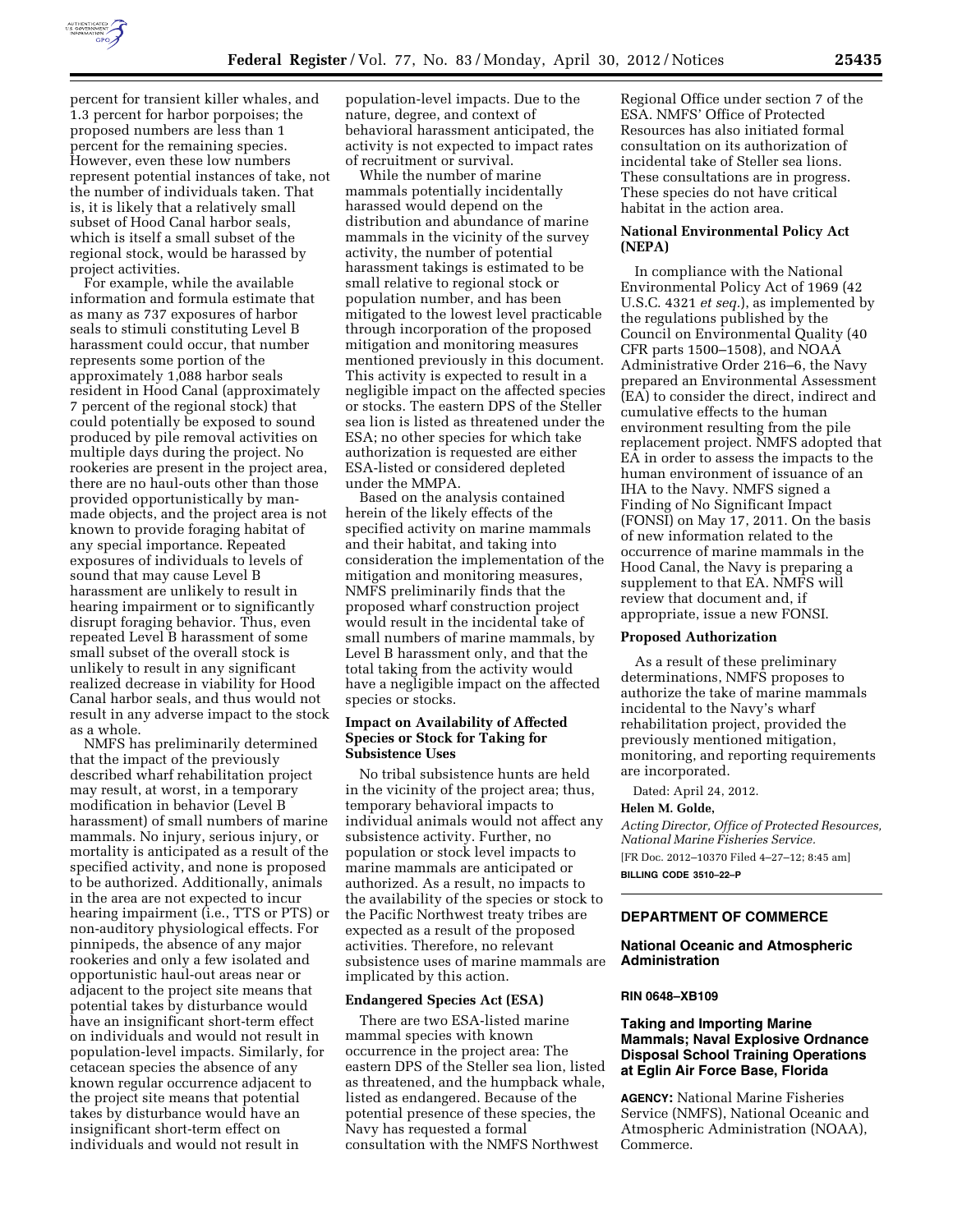**ACTION:** Notice; issuance of a Letter of Authorization (LOA).

**SUMMARY:** In accordance with the Marine Mammal Protection Act (MMPA) and implementing regulations, notification is hereby given that a LOA has been issued to the U.S. Department of the Air Force, Headquarters 96th Air Base Wing (U.S. Air Force), Eglin Air Force Base (Eglin AFB) to take marine mammals, by Level B harassment, incidental to Naval Explosive Ordnance Disposal School (NEODS) training operations at Eglin AFB, Florida from approximately April, 2012, to April, 2017. The U.S. Air Force activities are considered military readiness activities pursuant to the MMPA, as amended by the National Defense Authorization Act of 2004 (NDAA).

**DATES:** Effective April 23, 2012, through April 24, 2017.

**ADDRESSES:** The LOA and supporting documentation are available by writing to P. Michael Payne, Chief, Permits and Conservation Division, Office of Protected Resources, National Marine Fisheries Service, 1315 East-West Highway, Silver Spring, MD 20910– 3225, by telephoning one of the contacts listed here (see **FOR INFORMATION CONTACT**), or online at: *[http://](http://www.nmfs.noaa.gov/pr/permits/incidental.htm)* 

*[www.nmfs.noaa.gov/pr/permits/](http://www.nmfs.noaa.gov/pr/permits/incidental.htm) [incidental.htm.](http://www.nmfs.noaa.gov/pr/permits/incidental.htm)* Documents cited in this notice may be viewed, by appointment, during regular business hours, at the aforementioned address. NMFS has prepared an Environmental Assessment titled ''Environmental Assessment on the Promulgation of Regulations and the Issuance of Letters of Authorization to Take Marine Mammals, by Level B Harassment, Incidental to Naval Explosive Ordnance Disposal School Training Operations at Eglin Air Force Base, Florida'' (EA) and Finding of No Significant Impact (FONSI) in accordance with the National Environmental Policy Act (NEPA) as implemented by regulations published by the Council on Environmental Quality (CEQ).

**FOR FURTHER INFORMATION CONTACT:**  Howard Goldstein or Jolie Harrison, Office of Protected Resources, NMFS, 301–427–8401.

# **SUPPLEMENTARY INFORMATION:**

## **Background**

Paragraphs 101(a)(5)(A) and (D) of the MMPA (16 U.S.C. 1361 *et seq.*) direct the Secretary of Commerce (Secretary), upon request, to allow for a period of not more than five years, the incidental, but not intentional, taking of marine mammals by U.S. citizens who engage in a specified activity (other than

commercial fishing) within a specified geographical region if certain findings are made and regulations are issued. Alternatively, if the taking is limited to harassment, certain determinations are made and the authorization does not exceed one year, an IHA may be issued. Upon making a finding that an application for incidental take is adequate and complete, NMFS commences the incidental take authorization process by publishing in the **Federal Register** a notice of receipt of an application for the implementation of regulations or a proposed IHA initiating a period for public review and comment.

An authorization for the incidental takings may be granted if NMFS finds that the taking during the period for the authorization will have a negligible impact on the species or stock(s) of marine mammals, will not have an unmitigable adverse impact on the availability of the species or stock(s) for subsistence uses (where relevant), and if permissible methods of taking and requirements pertaining to the mitigation, monitoring, and reporting of such takings are set forth to achieve the least practicable adverse impact.

NMFS has defined ''negligible impact" in 50 CFR 216.103 as: "\* an impact resulting from the specified activity that cannot be reasonably expected to, and is not reasonably likely to, adversely affect the species or stock through effects on annual rates of recruitment or survival.''

The National Defense Authorization Act of 2004 (NDAA) (Pub. L. 108–36) modified the MMPA by removing the ''small numbers'' and ''specified geographic region'' limitations and amended the definition of ''harassment'' as it applies to a ''military readiness activity'' to read as follows (section  $3(18)(\check{B})$  of the MMPA): "(i) Any act that injures or has the significant potential to injure a marine mammal or marine mammal stock in the wild (Level A harassment); or (ii) any act that disturbs or is likely to disturb a marine mammal or marine mammal stock in the wild by causing disruption of natural behavioral patterns, including, but not limited to, migration, surfacing, nursing, breeding, feeding, or behavioral patterns are abandoned or significantly altered (Level B harassment).''

# **Summary of Request**

On November 6, 2009, NMFS received an application from the U.S. Air Force requesting an authorization for the take of marine mammals incidental to NEODS training operations. These training operations are properly considered ''military readiness activity''

under the provisions of the NDAA. On January, 15, 2010, NMFS published notification of receipt (75 FR 2490) in the **Federal Register** for the U.S. Air Force's NEODS training operations and determined that its application was adequate and complete. The **Federal Register** notice solicited comments from the public. After the close of the public comment period and review of comments, NMFS, on October 1, 2010, NMFS published a notification of a proposed rule (75 FR 60694) with the text of the proposed rule in the **Federal Register** for the U.S. Air Force's NEODS training operations. The **Federal Register** notice solicited public comments on the preliminary approach taken in the proposed rule. On November 30, 2010, NMFS received a revised application from the U.S. Air Force which addressed public comments received during the comment period for the proposed rule. The application re-estimated the Zones of Influence (ZOI) and associated takes on revised thresholds for Level A and Level B harassment. On December 5, 2011, NMFS received a revised application from the U.S. Air Force with revised monitoring and mitigation measures to reduce the potential for lethal take of bottlenose dolphins due to an event involving the mortality of common dolphins associated with similar explosive training operations at the U.S. Navy's Silver Strand Training Complex near San Diego, California. On March 22, 2012, NMFS published a notice of final rule (77 FR 16718) and final regulation in the **Federal Register**  authorizing take by Level B harassment of Atlantic bottlenose dolphins (*Tursiops truncatus*) incidental to the U.S. Air Force's NEODS training operations. The final regulations are codified in the Code of Federal Regulations at 50 CFR 217.80–89.

Pursuant to these regulations, NMFS is issuing this LOA to authorize the take, by Level B (behavioral) harassment, of Atlantic bottlenose dolphins incidental to conducting NEODS training operations and testing at Eglin Gulf Test and Training Range (EGTTR) at property off Santa Rosa Island, FL, in the northern Gulf of Mexico (GOM) in accordance with the issuance of one or more Letters of Authorization over a 5-year period. Estimated take would average approximately 10 animals per year; approximately 50 animals over the 5-year period.

## **Specified Activities**

The specified activities covered by this 5-year LOA are identical to those covered in the regulations. NEODS